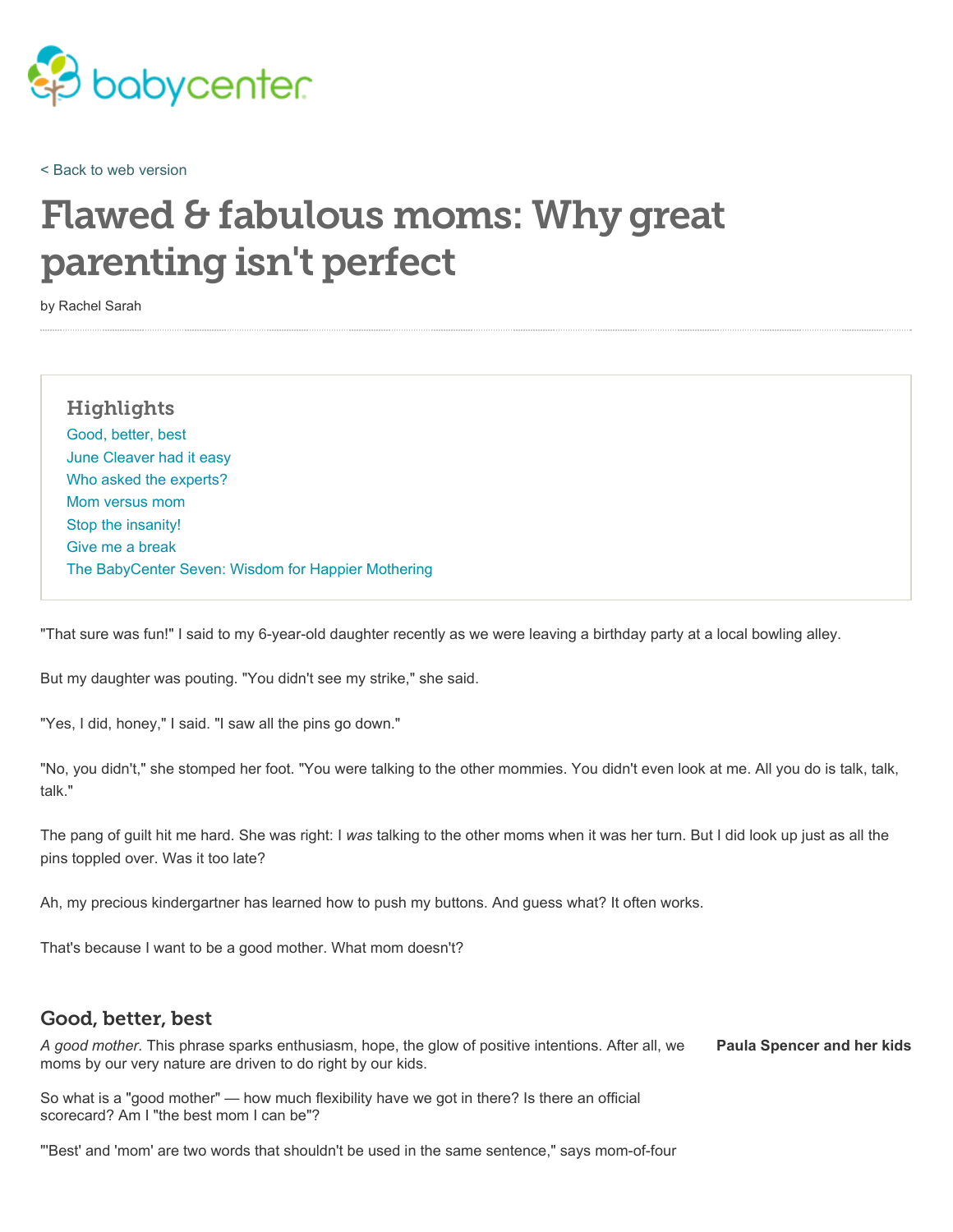Paula Spencer, author of the forthcoming book *Momfidence! An Oreo Never Killed Anybody and Other Secrets of Happier Parenting* (Crown/Three Rivers Press, 2006).

"Raising kids isn't like trying to make a 4.0 or win a race," she adds.



Unfortunately, in too many minds "good mother" means "perfect."

"Absolutely, I feel like I have to be the perfect mom. There's a lot of pressure to have your child be exposed to as many learning and growth opportunities as possible — make them an uber child by being an uber parent," says Hilary Miller, account director at a marketing company in Denver, Colorado, and mother of Nicholas.

"It's unrealistic to think you can work full time, spend lots of quality time with your kid, be at all the

**Hilary Miller and Nicholas** whatever you're doing, it can feel like it's still not enough," she adds. playdates, birthday parties, and sports games, cook the healthy dinners, help them with homework. But

## June Cleaver had it easy

Motherhood long ago moved beyond just keeping a tidy house, cooking square meals, and giving hugs. Today's bar is high: making sure the kids are physically healthy and emotionally fulfilled, their lunchboxes and dinner plates are full of the best nutrition, their weekends busy with enriching experiences — all while we hold down anything from a part-time job to a full-time career. But being the Martha Stewart of motherhood just isn't reality for most of us.

Who cooked up these crazy expectations anyway?

Well, while we were napping, paparazzi photographed another dozen celebrity moms to be lauded in next week's issues. Pictures of them lovingly toting their offspring are flanked by quotes from "anonymous friends" about how devoted they are, how delightedly they change diapers. The celebrity herself notes how fun and fulfilling it is making organic baby food, and how motherhood is wonderful and she can't wait to have more. And all the while she manages to film movies, organize fundraisers for charitable causes, and appear on Jay Leno.

Are these the new Stepford moms?

Actually, the nanny was cropped out of the photograph, you can't see the bags under the celebrity's eyes thanks to her giant sunglasses, and the paparazzi missed her meltdown in the car minutes earlier when she couldn't get little baby Orchid Moonflower out of her car seat.

And next week, she'll be raked over the coals for not putting baby sunscreen and a hat on Orchid for that perilous trip from the house to the car.



**Sophia Raday and son**

#### Who asked the experts?

As our society becomes more child-centered, parents feel more and more in the service of their children — and more pressured to do everything right. There's a pervasive sense of blame that tells us, no matter how your kid turns out, all his flaws point back to you: The wrong kind of discipline, the wrong foods, the wrong reading materials, even what you eat during pregnancy will affect your child. Is it any wonder we want to be "perfect"? We want to stay off the firing range!

We now know more about the long-term consequences of our parenting, and the pressure's on. Our parents didn't have Oprah and Dr. Phil to show them where they screwed up, but we do — and they're constant reminders of the risks of getting it wrong.

> And of course, we know that no matter what we do, somewhere years from now in a therapist's office, our child will be talking about us. A lot.

But there's also a sense that modern life is competitive, expensive, and more difficult and we have to give our kids every advantage to succeed. So is it any wonder that more and more experts are weighing

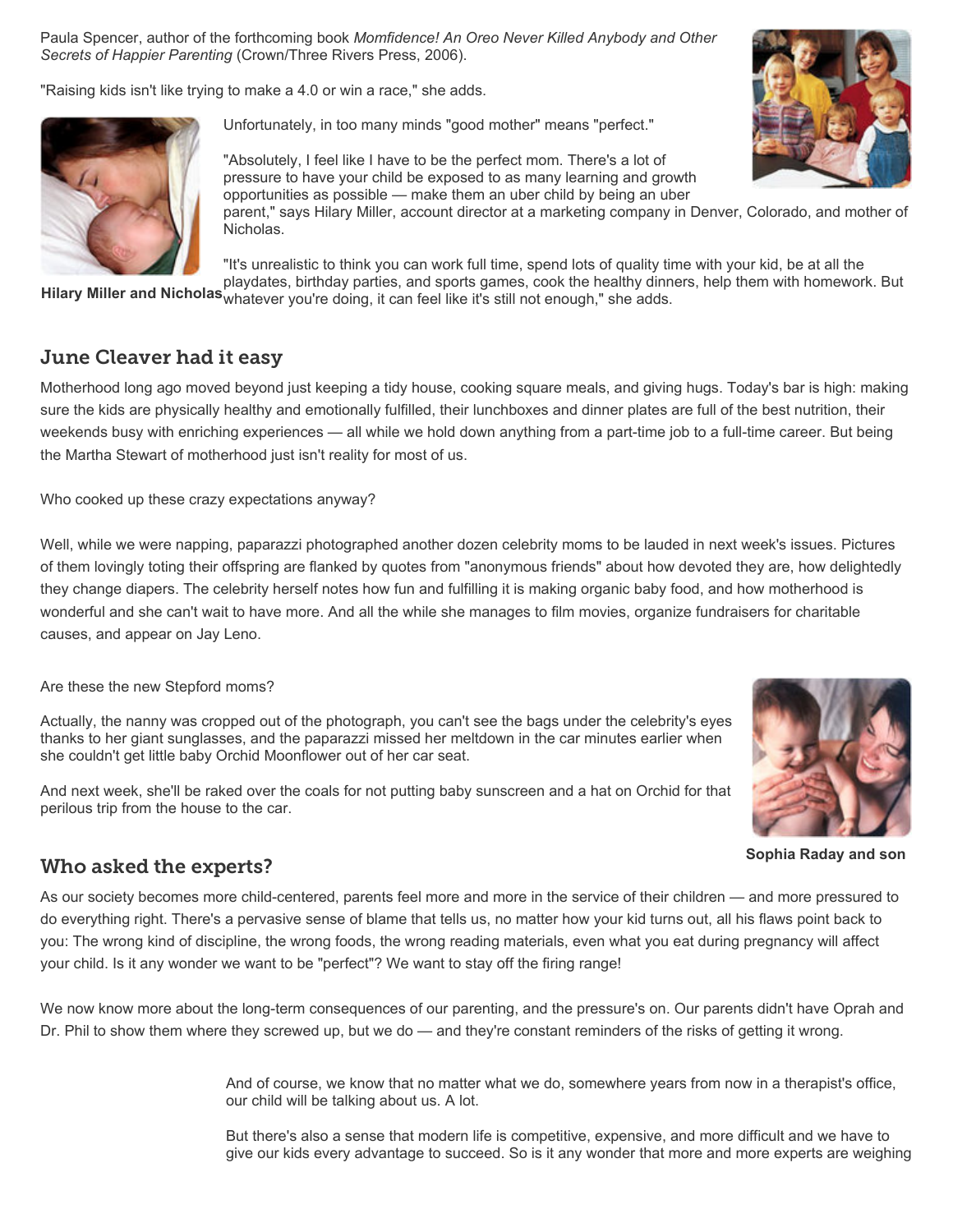

in on exactly the right way to parent — and we're eating it up?

Thousands of parenting books are in print — just look on Amazon.com and try to count. Book titles such as *Coaching Your Kids to Be Leaders: The Keys to Unlocking Their Potential*, *Developing Your Child's Emotional Intelligence: Self Control by Age 3 in 10 Simple Steps*, and of course, *How to Really Love Your Child* (just in case you weren't sure) can make it seem like no matter how well you think you're doing, there are still more mountains to climb to be the ultimate parent.

"No one knows your child better than you do. Everyone can give advice on

**Sherri Helwig and Taggart** advice," says Colleen Newman, mother of two in Westminster, Maryland, what they think we're supposed to do and it should be taken as just that and founder of My Baby and More Parent Coaching and Educational Services.

"Parenting advice books can be a wonderful resource — if you don't take them too seriously," says author and mother of four Paula Spencer.

She urges moms to "scan and skim" advice books, but discourages them from "trying to follow a whole style of parenting with its own label: attachment parenting, proactive parenting, scream-free parenting, or anything involving a prescribed schedule."

"Use them to give you a big picture of things like child development so you have a sense about what's normal child behavior, or to find ideas on how to solve a particular problem, such as colic or toilet training," Spencer explains. "Compare the advice across a number of different books and don't fall into the trap of thinking any one has all the answers."

### Mom versus mom

It's not just external forces putting pressure on moms, though. Unfortunately, we also judge each other.

"Moms who work look down on moms who don't and vice versa," says Miller. "I had people saying, 'Why didn't you breastfeed longer?' 'Why is he in daycare already?' and 'Ooh, I didn't leave *my* child alone during his first two years.'"

"We need to appreciate people's different ways of raising their kids," she adds. "Mothers are constantly criticized. But you have to do what's true to your heart, and that's good parenting. Everyone will have opinions on what's right and wrong, and there's nothing to say what you're doing is right or wrong, but we're all giving it our best, really."

"We need to support each other to do the best we can, even if our choices are different from other moms'," says Rebecca Kaminsky, mother of two boys in Berkeley, California, who writes about her experience with postpartum depression on the Web site Literary Mama.

Still, each woman interviewed for this article agreed that *she* is probably her own biggest critic.

"I'm hard on myself with everything," says Darcel Harmon of Cleveland, Ohio, who also suffered from postpartum depression after having her daughter, Nakiah, two years ago. "But I also realize that I'm still learning and I'm the best mom I can be to my daughter."

We've got to lighten up on ourselves.



"I'm so *not* perfect," laughs Karen Spring, mother of 3-year-old twin boys in Deptford, New Jersey. "I used to feel guilty about disciplining my twins, but now I realize how important it is," Spring adds. "A timeout isn't hurting anyone now and then. I also try not to panic over every little fall, bump, and bruise. My boys are both smart, well rounded, and speak exceptionally well and I secretly say to myself, 'Geez, despite everything, you must be doing something right.'"

Leslie Crawford, mom of two in San Francisco, California, says, "Personally, I've found that when I let down my 'I must be perfect and have a perfect family' guard — whether it means having a messy house, letting my son be grumpy, or letting my daughter cry — all is better in the end. It's more relaxed; we all are."



**Colleen Newman and Wes**

**Mom of twins Karen Spring**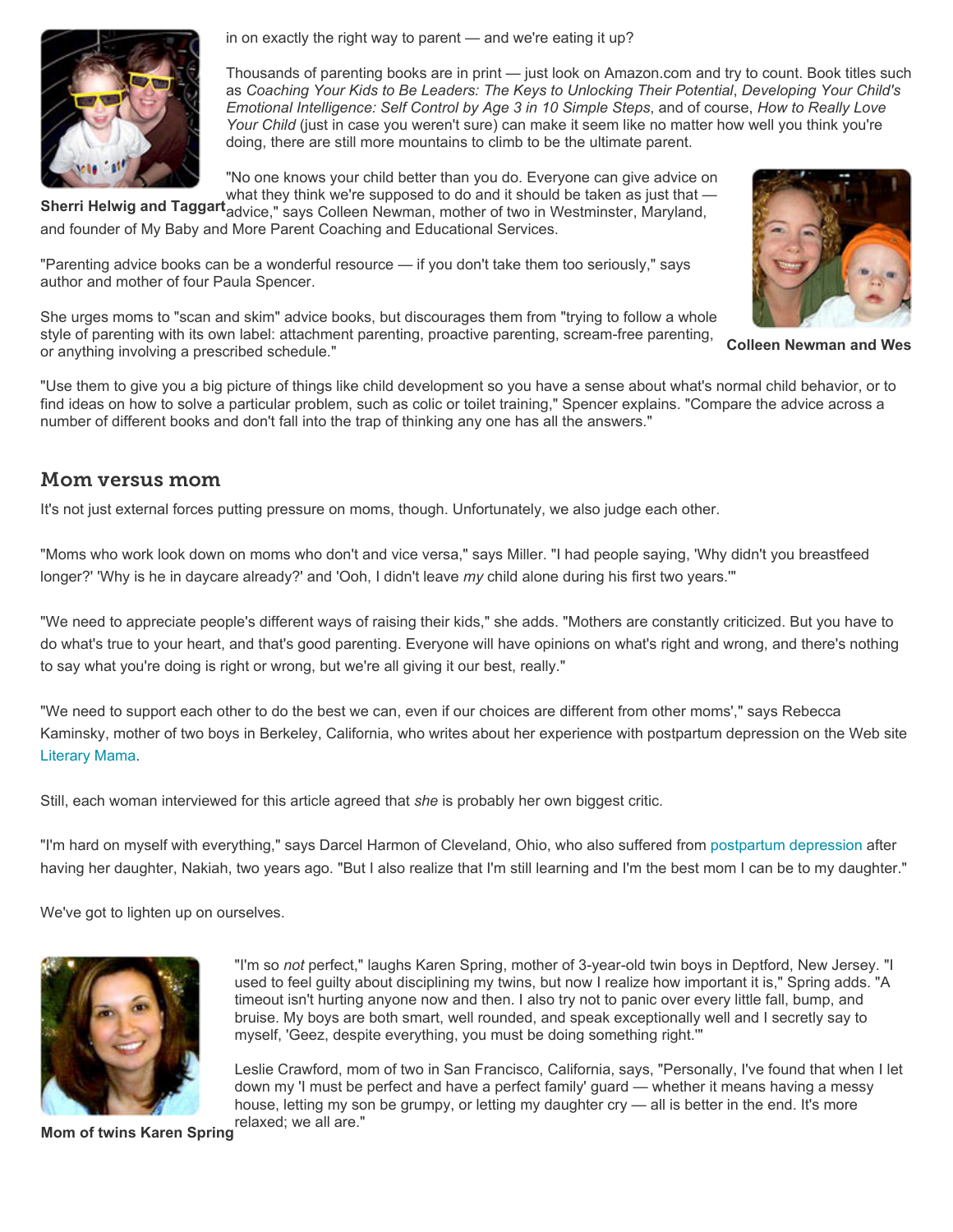# Stop the insanity!

Many moms, like Jen Lawrence, mother of two in Toronto, who blogs at MUBAR (Mothered Up Beyond All Recognition), admit that they're "often checking the clock" after a long day with the kids. And then, "I feel guilty that I am not totally present when I'm with my children," adds Lawrence. "When I feed my 6-month-old son, I often spend the time sketching out a blog post in my head rather than gazing into his eyes."

"For a long time, guilt was my middle name," says Karen Putz, who lives in a suburb outside of Chicago. "With my first two kids, I tried to do everything by the book. I made sure the house looked great, the kids were served delicious meals, and I stayed on top of everything like a hawk. But having a third child changed that."

much more relaxed as a mom and I don't try to prove anything for someone else. Instead, I have my The After giving birth to her third, she stopped trying so hard and "started looking within. Today, I'm own goals and I'm living my life as a mom in a way that's good for *me* as well as my kids."

The mothers interviewed agree that there's at least one winning solution: Ask for help. Spread the responsibility around. It's supposed to take a village after all, right?

"You don't have to do *everything*," says Karen Spring. "When you have your baby, let others help you out wherever and whenever. And if people ask what they can do to help, never say, 'Nothing.' When people walk in your door, if they ask if they can help, tell them what to do, whether it's folding your clean laundry, emptying your dishwasher, feeding the baby, giving the baby a bath, whatever it is. Let people bring you meals, hold the baby when it fusses, or straighten up your kitchen."



**author and daughter Mae**

Parenting experts agree that mothers need to be supported and encouraged. Doris Jeanette, a psychologist in Philadelphia who works with mothers, says, "They need to trust and go in the direction that they know is correct for themselves."

## Give me a break



**Mom Yvonne Lefort**

Yvonne Lefort, mother of an 8-year-old son in Moraga, California, and facilitator of the mothers' group Rediscovering Yourself in the Midst of Motherhood, says, "Many moms feel guilty about taking time for themselves."

"But moms need breaks!" she says. "They need to nurture themselves so they can be better moms. Too many moms let themselves run on empty. Being a good mother also means taking care of yourself so you can give more of yourself to your children."

Indeed, it won't actually do your kids any good if you're stressed about being the perfect parent. Taking care of yourself is a priority. It's the "airplane oxygen mask approach": Put on your own mask first so you can better help whoever's sitting next to you.

In fact, a study published in March 2006 concluded that a mother's mental health directly affects her kids. Kids whose moms were treated — successfully — for depression were much less likely to become depressed themselves. But if the mom's depression continued, her children were more likely to become depressed, too.

"If you have a depressed mother, you ought to do everything you can to get her better, because there's a double effect," says study author Myrna Weissman, a professor of psychiatry and epidemiology at Columbia University and the New York State Psychiatric Institute in New York City.

But Hilary Miller says she thinks it's not fair that we're only "allowed" to take care of ourselves because it has an impact on the family. "Hello, people forget you're not just a mother — you're an individual who deserves to have a life and take care of yourself, too."

"You are important as a woman and an individual, not simply as a mother and wife," agrees mom-often Kathryn Sansone in her book *Woman First, Family Always: Real-Life Wisdom From a Mother of Ten* (Meredith Books, January 2006). "During 18 years of marriage, with children, I've learned that if a woman gives up an aspect of herself — either the woman in her, the mother, or the wife — the other two facets will suffer."



**Kathryn Sansone and family**

Moms are often expected to be martyrs. But we also buy into that role. So how do we put out that self-roasting bonfire?